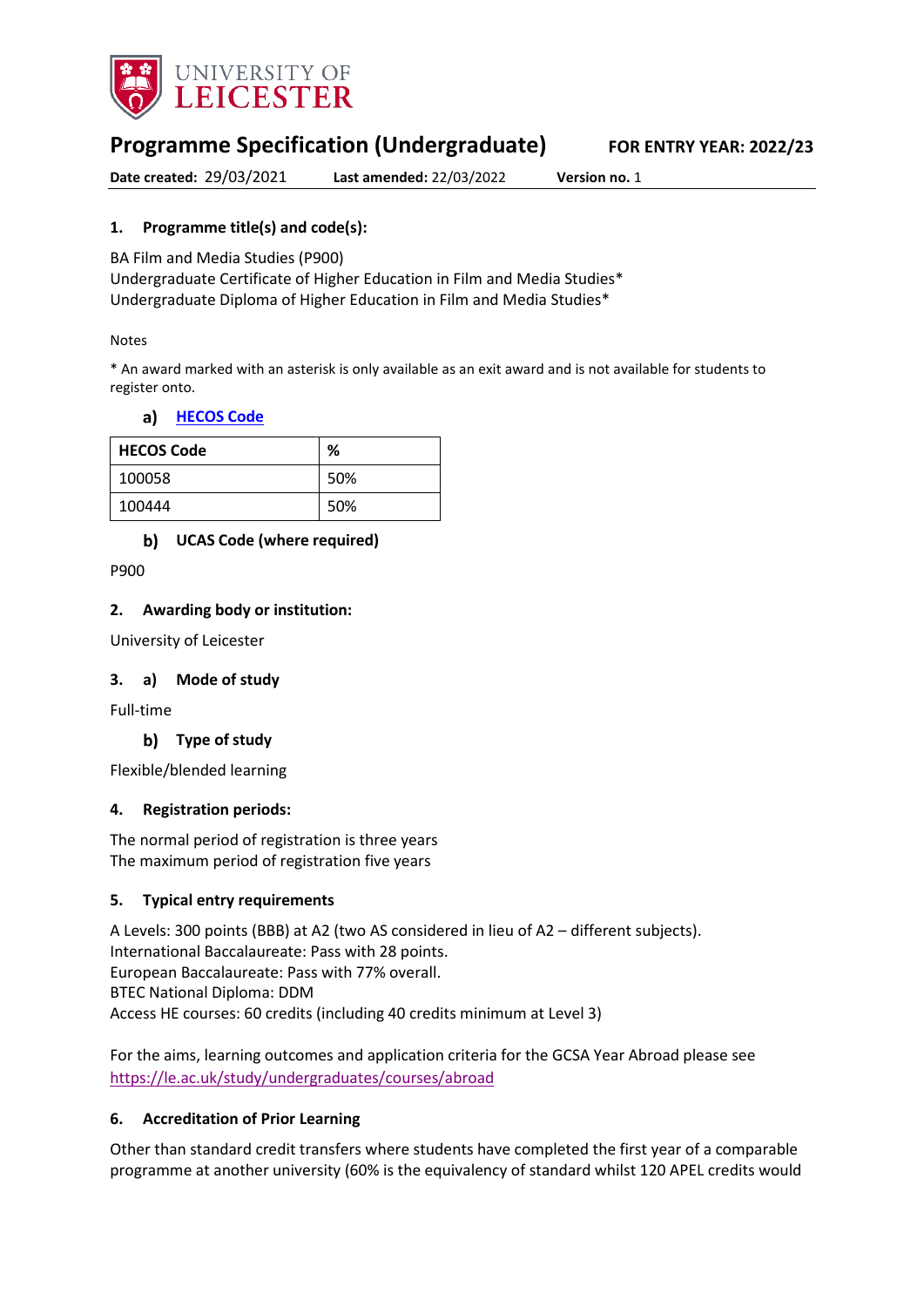be the standard transfer), it is not expected that there will be any exemptions for specific modules on the programme.

#### **7. Programme aims**

The programme aims:

- To enable students to explore their interdisciplinary interests in Film and Media by providing a framework of high quality research-led teaching.
- To provide students with an intellectually stimulating and challenging programme that will draw and build upon the existing teaching and research strengths of History of Art and Film and Media and Communication.
- To equip students with knowledge and understanding of the interdisciplinary histories of film and mass media in a range of different societies and contexts.
- To facilitate students' awareness of the role and significance of film and mass media within their broader social, economic, cultural and political contexts, including both national and international levels.
- To introduce students to major critical and theoretical issues in the interdisciplinary fields of film and media studies, and to equip them with the appropriate methodologies for exploring those issues.
- To develop students' skills of critical analysis and analytical problem-solving.
- To acquire and develop the ability to communicate ideas clearly and coherently in a variety of forms, including both written and oral.
- To promote students' own independent learning skills and their ability to form independent critical judgements.
- To enhance students' employability by assisting them in the development of the range of subject-specific and transferable skills necessary for successful career development.

### **8. Reference points used to inform the programme specification**

#### [QAA Benchmarking Statement](https://eur03.safelinks.protection.outlook.com/?url=https%3A%2F%2Fwww.qaa.ac.uk%2Fdocs%2Fqaa%2Fsubject-benchmark-statements%2Fsubject-benchmark-statement-communication-media-film-and-cultural-studies.pdf%3Fsfvrsn%3D28e2cb81_4&data=04%7C01%7Cmn29%40leicester.ac.uk%7C75eedf4f58064b63072308d8e9439438%7Caebecd6a31d44b0195ce8274afe853d9%7C0%7C0%7C637515823741731634%7CUnknown%7CTWFpbGZsb3d8eyJWIjoiMC4wLjAwMDAiLCJQIjoiV2luMzIiLCJBTiI6Ik1haWwiLCJXVCI6Mn0%3D%7C1000&sdata=TlHeIOw3raJAJU6Zg%2Fj3o9CGUOv%2B13CanUAhIk5ow%2F8%3D&reserved=0)

Framework for Higher Education Qualifications (FHEQ)

UK Quality Code for Higher Education

University Learning [Strategy](https://www2.le.ac.uk/offices/sas2/quality/learnteach)

[University Assessment Strategy](https://www2.le.ac.uk/offices/sas2/quality/learnteach)

University of Leicester Periodic Developmental Review Report

External Examiners' reports (annual)

United Nations Education for Sustainable Development Goals

Student Destinations Data

#### **9. Programme Outcomes**

Unless otherwise stated, programme outcomes apply to all awards specified in 1. Programme title(s).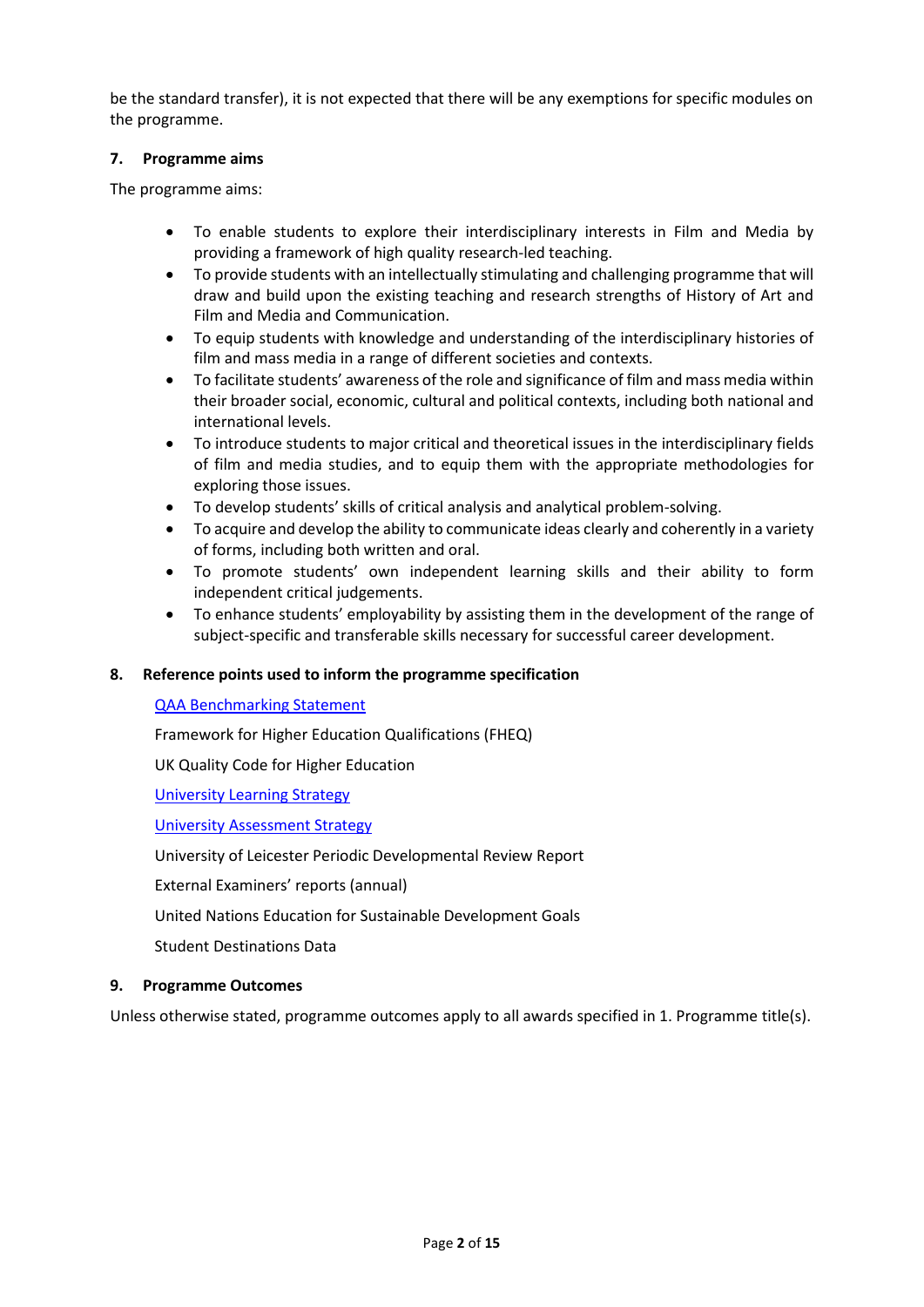# **Discipline specific knowledge and competencies**

### i) Mastery of an appropriate body of knowledge

| <b>Intended Learning</b>                                                                           | <b>Teaching and Learning Methods</b>                                                                                                                                                   | <b>How Demonstrated?</b>                                                                                                                                               |
|----------------------------------------------------------------------------------------------------|----------------------------------------------------------------------------------------------------------------------------------------------------------------------------------------|------------------------------------------------------------------------------------------------------------------------------------------------------------------------|
| <b>Outcomes</b>                                                                                    |                                                                                                                                                                                        |                                                                                                                                                                        |
| Demonstrate mastery of a wide<br>body of knowledge within the<br>fields of film and media studies, | Lectures, seminars, directed<br>reading and viewing, tutorials,<br>independent research (all modules),<br>resource-based learning, team<br>exercises, practical classes,<br>workshops. | Essays, examinations, dissertations<br>(assessed), seminar presentations<br>(assessed/unassessed), contributions<br>to seminar discussions, tutorials<br>(unassessed). |

### ii) Understanding and application of key concepts and techniques

| <b>Intended Learning Outcomes</b>                                                                                                                                                                                                                                                                                          | <b>Teaching and Learning Methods</b>                                                                                                                | <b>How Demonstrated?</b>                                                                                                                                                                    |
|----------------------------------------------------------------------------------------------------------------------------------------------------------------------------------------------------------------------------------------------------------------------------------------------------------------------------|-----------------------------------------------------------------------------------------------------------------------------------------------------|---------------------------------------------------------------------------------------------------------------------------------------------------------------------------------------------|
| Demonstrate understanding of<br>the role of film and media both<br>in their historical contexts and in<br>society today; demonstrate<br>understanding historical and<br>theoretical approaches to film<br>and media; apply those<br>approaches to the analysis of<br>specific film and media texts and<br>groups of texts. | Lectures, seminars, directed<br>reading, tutorials, independent<br>research, resource-based learning,<br>team exercises, film production<br>module. | Essays, examinations, dissertations,<br>seminar presentations, contributions<br>to seminars, independent research<br>exercises, reflective learning<br>portfolio, film production exercise. |

#### iii) Critical analysis of key issues

| <b>Intended Learning</b><br><b>Outcomes</b>                                                                                                                                                                                                 | <b>Teaching and Learning Methods</b>                                                                                  | <b>How Demonstrated?</b>                                                                                                                                                                            |
|---------------------------------------------------------------------------------------------------------------------------------------------------------------------------------------------------------------------------------------------|-----------------------------------------------------------------------------------------------------------------------|-----------------------------------------------------------------------------------------------------------------------------------------------------------------------------------------------------|
| Analyse the formal and<br>aesthetic properties of films<br>and the structures and<br>processes of the film and media<br>industries; understand the<br>relationships between<br>film/media texts and wider<br>social and cultural processes. | Lectures, seminars, directed<br>reading and viewing, tutorials,<br>independent research, resource-<br>based learning. | Essays, examinations, dissertations,<br>seminar presentations, contributions<br>to seminars, independent research<br>exercises, sequence analysis, book<br>and film reviews, web-based<br>projects. |

iv) Clear and concise presentation of material

| <b>Intended Learning</b><br><b>Outcomes</b>                                                                                                                                                                                 | <b>Teaching and Learning Methods</b>                                         | <b>How Demonstrated?</b>                                                                                                                                                |
|-----------------------------------------------------------------------------------------------------------------------------------------------------------------------------------------------------------------------------|------------------------------------------------------------------------------|-------------------------------------------------------------------------------------------------------------------------------------------------------------------------|
| Present and explain topics,<br>issues, ideas and arguments in a<br>variety of written and oral<br>forms - demonstrating skills of<br>analysis and synthesis of<br>material and appropriate use of<br>scholarly conventions. | Seminars, tutorials, workshops,<br>project and dissertation<br>supervisions. | Essays, examinations, dissertations<br>(written communication), seminar<br>presentations and reports (oral<br>communication), abstracts,<br>formative assignment plans. |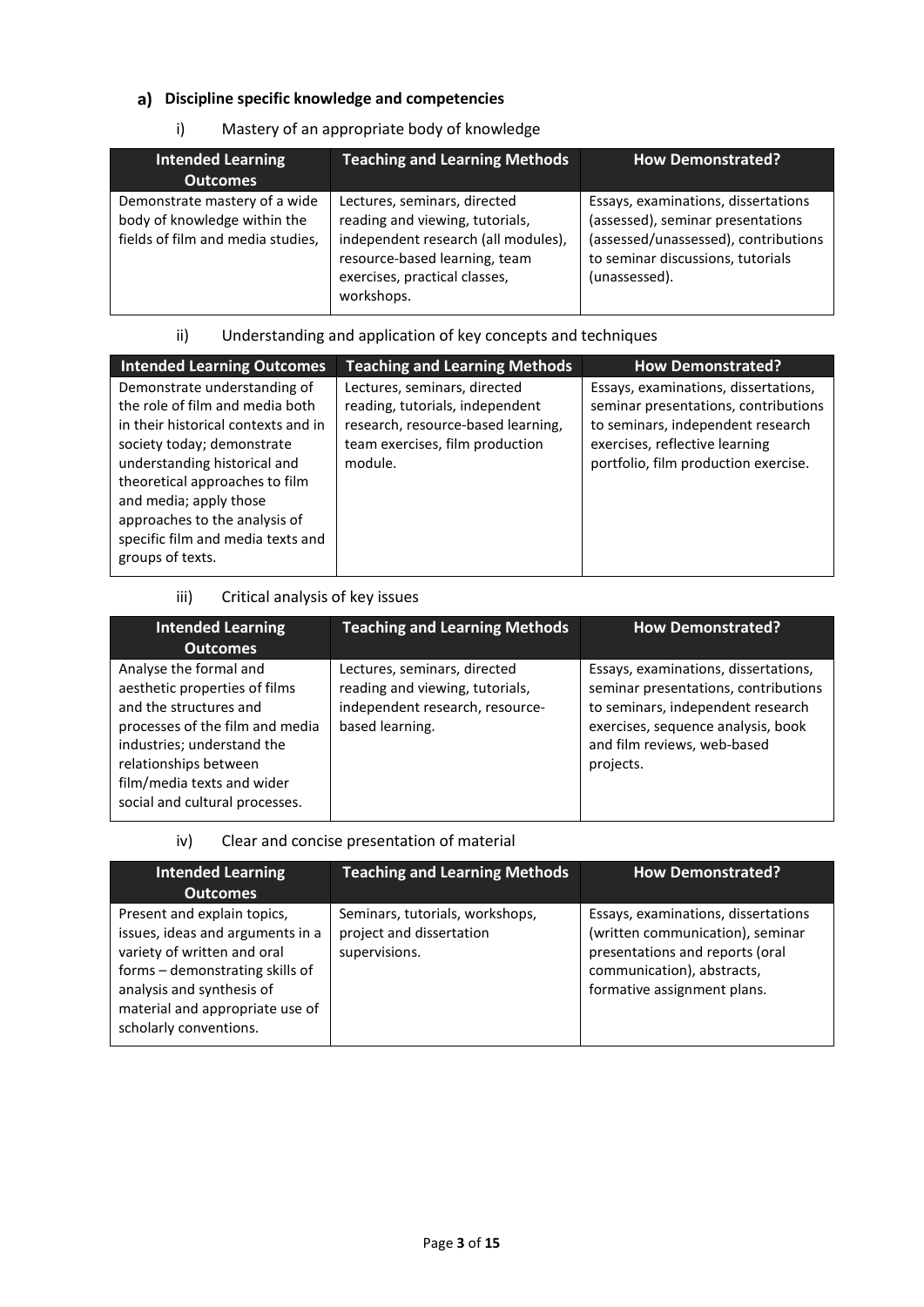v) Critical appraisal of evidence with appropriate insight

| <b>Intended Learning</b><br><b>Outcomes</b>                                                                                                                                                                                                                                                   | <b>Teaching and Learning Methods</b>                                      | <b>How Demonstrated?</b>                                                                                                                                                      |
|-----------------------------------------------------------------------------------------------------------------------------------------------------------------------------------------------------------------------------------------------------------------------------------------------|---------------------------------------------------------------------------|-------------------------------------------------------------------------------------------------------------------------------------------------------------------------------|
| Use both Humanities and Social<br>Science methodologies to<br>explore research questions<br>within the fields of film and<br>media studies; apply theoretical<br>models and frameworks to the<br>analysis of specific examples;<br>read, discuss and analyse<br>critically different sources. | Lectures, seminars, directed reading,<br>tutorials, independent elective. | Essays, examinations, dissertations,<br>seminar presentations, contributions<br>to seminars, independent research<br>exercises, annotated<br>bibliography, literature review. |

# vi) Other discipline specific competencies

| <b>Intended Learning</b><br><b>Outcomes</b>                                                               | <b>Teaching and Learning Methods</b>                                                                | <b>How Demonstrated?</b>                                      |
|-----------------------------------------------------------------------------------------------------------|-----------------------------------------------------------------------------------------------------|---------------------------------------------------------------|
| Research and write an<br>independently conceived and<br>sustained piece of film and/or                    | Independent research, research and<br>skills workshops, tutorials and<br>dissertation supervisions. | Independent research projects, film<br>reviews, dissertation. |
| media research.                                                                                           |                                                                                                     | Essays, film reviews, seminar                                 |
| Ability to interpret audio-visual<br>imagery in its appropriate socio-<br>political and cultural content. | Tutorials, seminars, directed reading<br>and viewing, independent research<br>and screenings.       | presentations, tutorials,<br>contributions to discussions.    |
| Develop basic filmmaking skills<br>including planning, filming and<br>editing.                            |                                                                                                     |                                                               |

# **Transferable skills**

# i) Oral communication

| Intended Learning<br><b>Outcomes</b>                                                                                                                 | <b>Teaching and Learning Methods</b> | <b>How Demonstrated?</b>                                             |
|------------------------------------------------------------------------------------------------------------------------------------------------------|--------------------------------------|----------------------------------------------------------------------|
| Ability to summarise ideas and<br>present arguments to a peer<br>group using appropriate<br>resources (including visual,<br>written and aural aids). | Workshops, seminars, tutorials.      | Seminar presentations - including<br>both individual and group work. |

ii) Written communication

| <b>Intended Learning</b>                                                                                                                                                                                | <b>Teaching and Learning Methods</b> | <b>How Demonstrated?</b>                                                                                    |
|---------------------------------------------------------------------------------------------------------------------------------------------------------------------------------------------------------|--------------------------------------|-------------------------------------------------------------------------------------------------------------|
| <b>Outcomes</b>                                                                                                                                                                                         |                                      |                                                                                                             |
| Ability to present information<br>and to articulate concepts and<br>arguments fluently and<br>cogently in an acceptable<br>standard of written English and<br>observing correct scholarly<br>apparatus. | Workshops, seminars, tutorials.      | Essays, dissertations examinations,<br>annotated bibliography, book and<br>film reviews, sequence analysis. |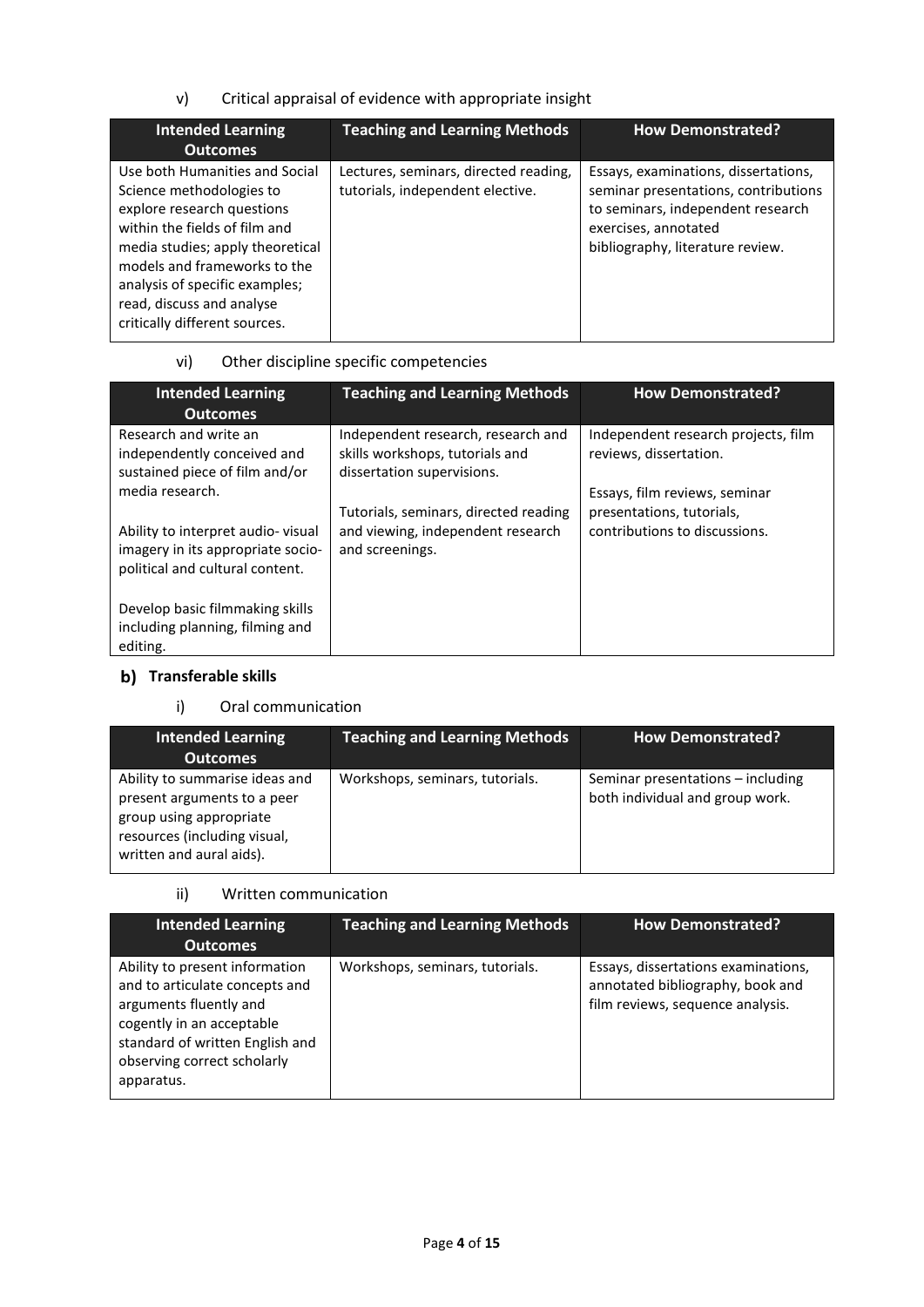# iii) Information technology

| <b>Intended Learning</b><br><b>Outcomes</b>                                                                          | <b>Teaching and Learning Methods</b>                                                                      | <b>How Demonstrated?</b>                                                                               |
|----------------------------------------------------------------------------------------------------------------------|-----------------------------------------------------------------------------------------------------------|--------------------------------------------------------------------------------------------------------|
| Demonstrate knowledge of and<br>competency in IT, including<br>theoretical knowledge of its<br>development and uses; | Workshops (IT-specific and study)<br>skills related), seminars, tutorials,<br>computer practical classes. | Essays, examinations, dissertations,<br>independent research projects, IT<br>exercises (some modules). |
| competency in word processing<br>and use of multi-media<br>packages for research and<br>presentations.               | Skill sessions, online tutorials,<br>guided independent study.                                            | Group website and individual web-<br>based projects.                                                   |
| Create an effective website for<br>a film and art event.                                                             |                                                                                                           |                                                                                                        |

#### iv) Numeracy

| <b>Intended Learning</b><br><b>Outcomes</b>                                            | <b>Teaching and Learning Methods</b>                                      | <b>How Demonstrated?</b>                                                             |
|----------------------------------------------------------------------------------------|---------------------------------------------------------------------------|--------------------------------------------------------------------------------------|
| Demonstrate knowledge of<br>numeracy and use of statistics<br>in media-based research. | Lectures, seminars, directed reading,<br>tutorials, independent research. | Essays, dissertations, independent<br>research projects,<br>numeracy exercises (some |
| Ability to compose an event<br>budget.                                                 | Business proposal tutorials and<br>workshop.                              | modules).<br>Event proposal.                                                         |

# v) Team working

| <b>Intended Learning</b><br><b>Outcomes</b>                            | <b>Teaching and Learning Methods</b>                                 | <b>How Demonstrated?</b>                                        |
|------------------------------------------------------------------------|----------------------------------------------------------------------|-----------------------------------------------------------------|
| Ability to work in groups and to<br>develop skills in group            | Seminars, practical exercises<br>- e.g. Film Production and Film and | Group presentations, group projects                             |
| management, leadership and<br>peer responsibility.                     | Art modules.                                                         | Mock film and art event proposal<br>and website. Short video.   |
| Work as a team to devise an<br>event proposal and design a<br>website. |                                                                      | Team working together to create a<br>mock film event this year. |
| Work together to produce a<br>short video.                             |                                                                      |                                                                 |

# vi) Problem solving

| <b>Intended Learning</b><br><b>Outcomes</b>                                                                                                                                                         | <b>Teaching and Learning Methods</b>                                                                        | <b>How Demonstrated?</b>                                                                                    |
|-----------------------------------------------------------------------------------------------------------------------------------------------------------------------------------------------------|-------------------------------------------------------------------------------------------------------------|-------------------------------------------------------------------------------------------------------------|
| Capacity to address critical,<br>theoretical and historical<br>problems, and to identify<br>methods of solving them;<br>formulating answers while<br>understanding that further<br>questions arise. | Lectures, seminars, directed reading,<br>workshops, tutorials, team<br>exercises, film production exercise. | Essays, examinations, dissertations,<br>film production exercise, seminar<br>presentations, group projects. |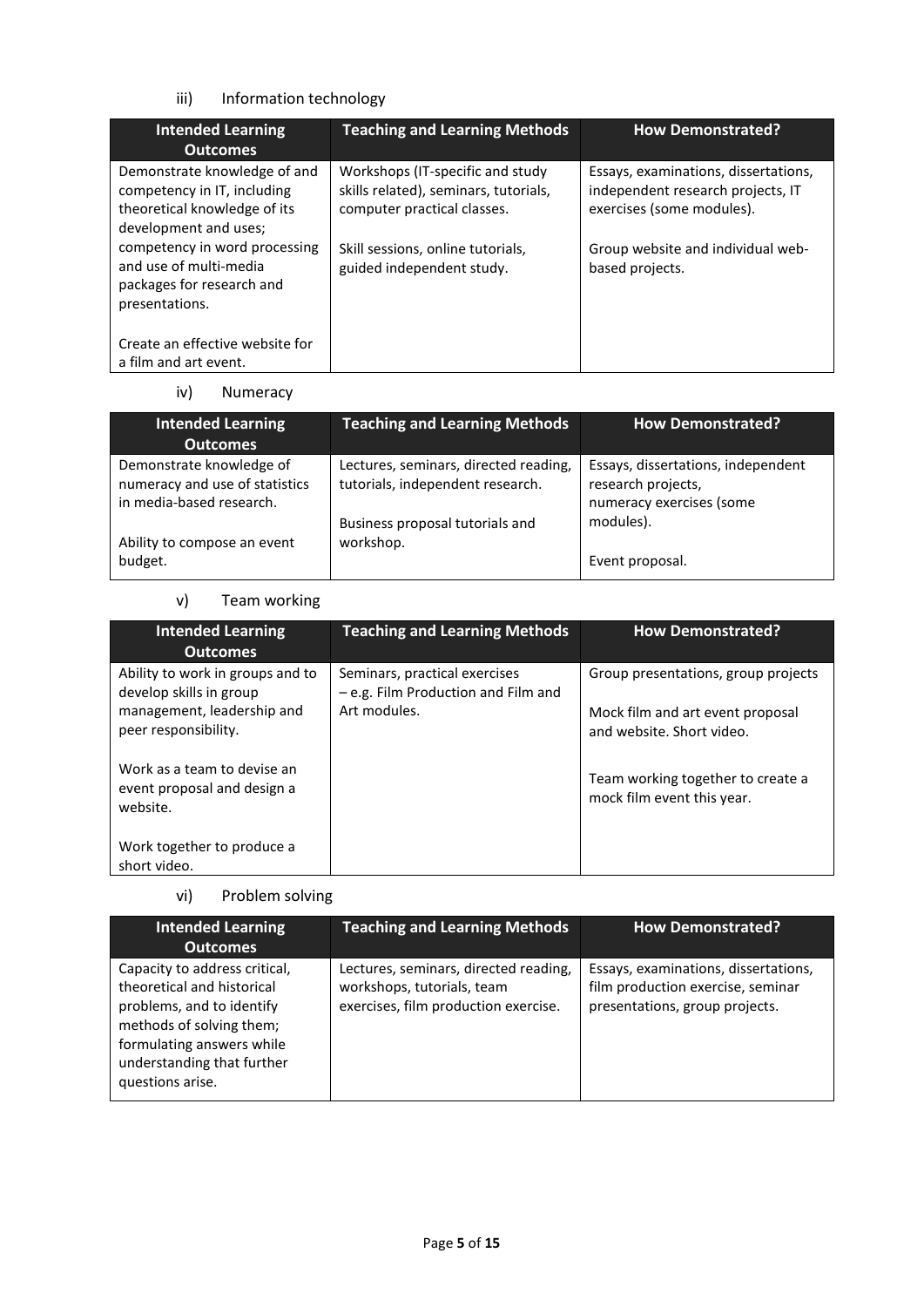### vii) Information handling

| <b>Intended Learning</b><br><b>Outcomes</b>                                                                      | <b>Teaching and Learning Methods</b>                                              | <b>How Demonstrated?</b>                                                          |
|------------------------------------------------------------------------------------------------------------------|-----------------------------------------------------------------------------------|-----------------------------------------------------------------------------------|
| Gather, process, store, retrieve,<br>present and exchange data<br>relating to film/media theory<br>and practice. | Lectures, seminars, directed reading,<br>workshops, tutorials, team<br>exercises. | Essays, examinations, dissertations,<br>seminar presentations, group<br>projects. |

### viii) Skills for lifelong learning

| <b>Intended Learning</b><br><b>Outcomes</b>                                                                                                                                                                                                                                                                                                                                | <b>Teaching and Learning Methods</b>                                                                                               | <b>How Demonstrated?</b>                                                                                                                                                                                                                         |
|----------------------------------------------------------------------------------------------------------------------------------------------------------------------------------------------------------------------------------------------------------------------------------------------------------------------------------------------------------------------------|------------------------------------------------------------------------------------------------------------------------------------|--------------------------------------------------------------------------------------------------------------------------------------------------------------------------------------------------------------------------------------------------|
| Managing time and resources;<br>meeting deadlines; ability to<br>work independently; ability to<br>work in groups; ability to<br>communicate effectively in<br>both written and oral form;<br>ability to reflect critically on<br>students' own skills and<br>professional development;<br>encouraging the development<br>of independent thinking and<br>original thought. | Tutorials, seminars, lectures,<br>directed reading, independent<br>research, including online research<br>skills, group exercises. | Demonstrated throughout the<br>programme but demonstrated in<br>particular in the Film and Art event<br>proposal and website (year one), the<br>Working in the Creative Industries<br>portfolio (year two) and the<br>dissertation (year three). |
| Understand the importance and<br>begin to evidence the<br>development of transferable<br>skills specific to contemporary<br>employment in the creative<br>industries.                                                                                                                                                                                                      |                                                                                                                                    |                                                                                                                                                                                                                                                  |

#### **10. Progression points**

This programme follows the standard Scheme of Progression set out i[n Senate Regulations](http://www.le.ac.uk/senate-regulations) – see the version of Senate Regulation 5 governing undergraduate programmes relevant to the year of entry.

In cases where a student has failed to meet a requirement to progress he or she will be required to withdraw from the course

#### **Course transfers**

n/a

#### **11. Criteria for award and classification**

This programme follows the standard scheme of undergraduate award and classification set out in [Senate Regulations](http://www.le.ac.uk/senate-regulations) – see the version of *Senate Regulation 5 governing undergraduate programmes* relevant to the year of entry.

#### **12. Special features**

- The programme combines approaches from both Film and Media Studies, allowing students to appreciate connections and differences brought by the two disciplines.
- Opportunities to learn and understand theoretical and historical aspects of the cinematic art in a thriving research environment.
- An introductory course in film production, which provides the elements of basic literacy for those who decide to pursue careers in filmmaking.
- The programme offers a study abroad opportunity in the first semester of the second year.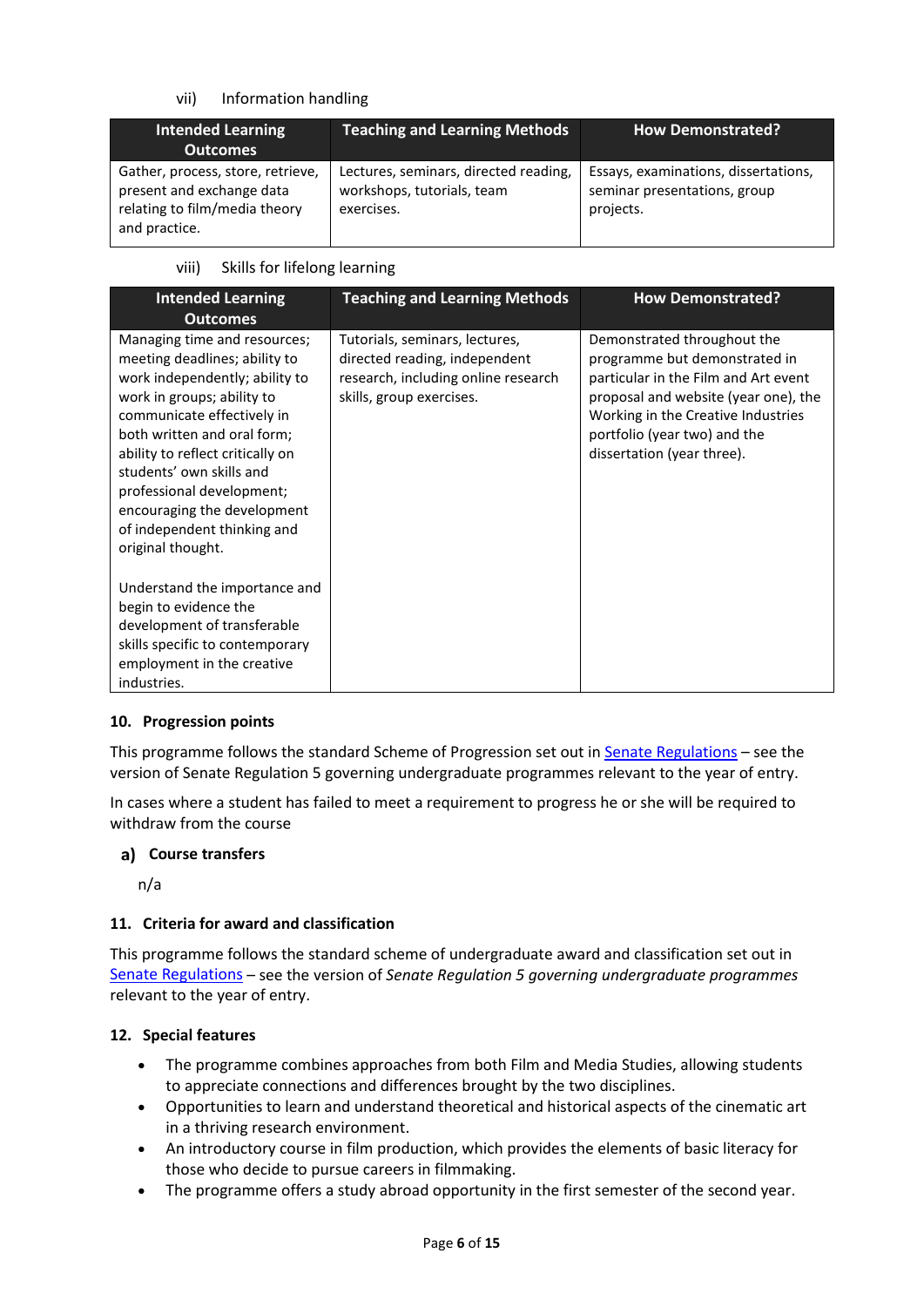#### **13. Indications of programme quality**

The programme has received consistently positive reports from external examiners for the wide range of the curriculum, the clear progression across the course of the degree and the high quality of the teaching.

#### **14. External Examiner(s) reports**

The details of the External Examiner(s) for this programme and the most recent External Examiners' reports for this programme can be found at **[exampapers@Leicester](https://exampapers.le.ac.uk/)** [log-in required]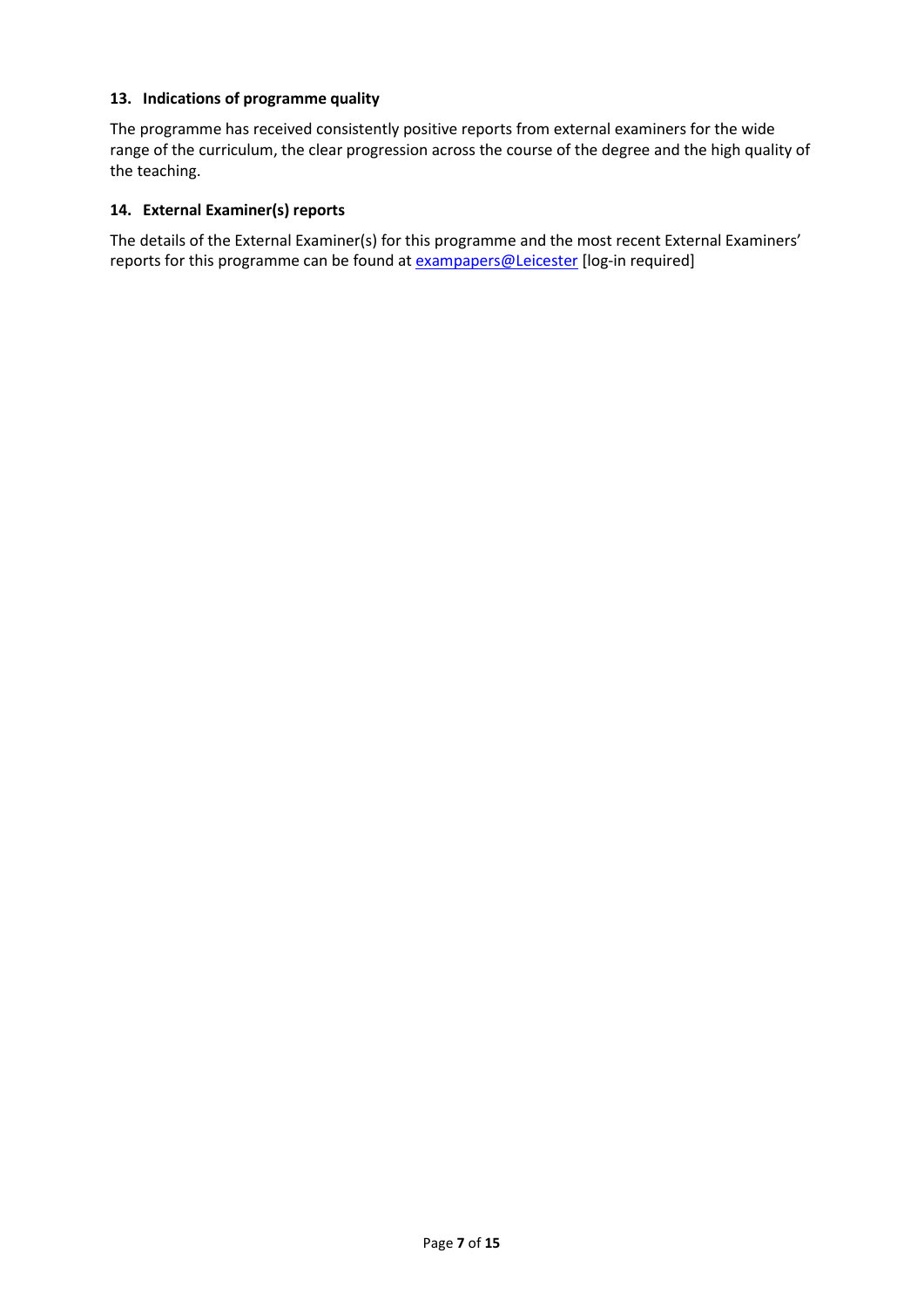

# **Programme Specification (Undergraduate) FOR ENTRY YEAR: 2022/23**

**Date created:** 29/03/2021 **Last amended:** 22/03/2022 **Version no.** 1

**Appendix 1: Programme structure (programme regulations)**

#### **Updates to the programme**

| Academic year affected | <b>Module Code(s)</b>  | Update                                                                      |
|------------------------|------------------------|-----------------------------------------------------------------------------|
| 2022/23                | HA1201                 | Core module removed                                                         |
| 2022/23                | HA1115                 | Core module removed                                                         |
| 2022/23                | HA1007, HA1307         | Core module replaced. HA1007 (15 credits) replaced with HA1307 (30 credits) |
| 2022/23                | HA1224, HA1324         | Core module replaced. HA1224 (15 credits) replaced with HA1324 (30 credits) |
| 2023/24                | HA2434                 | Core module removed                                                         |
| 2023/24                | HA2429                 | Modules credits changed from 15 to 30                                       |
| 2023/24                | HA2030                 | Change from Semester 1 to Semester 2                                        |
| 2023/24                | HA2433                 | Core module removed                                                         |
| 2023/24                | HA2227                 | New core module                                                             |
| 2024/25                | HA3433, HA3464, HA3465 | Optional modules removed                                                    |
| 2024/25                | HA3401                 | Module credits changed from 45 to 60                                        |
| 2024/25                | EN3035, HA3040         | New optional modules                                                        |
| 2045/25                | MS3009                 | Optional module changed from semester 1 to semester 2                       |

The University regularly reviews its programmes and modules to ensure that they reflect the current status of the discipline and offer the best learning experience to students. On occasion, it may be necessary to alter particular aspects of a course or module.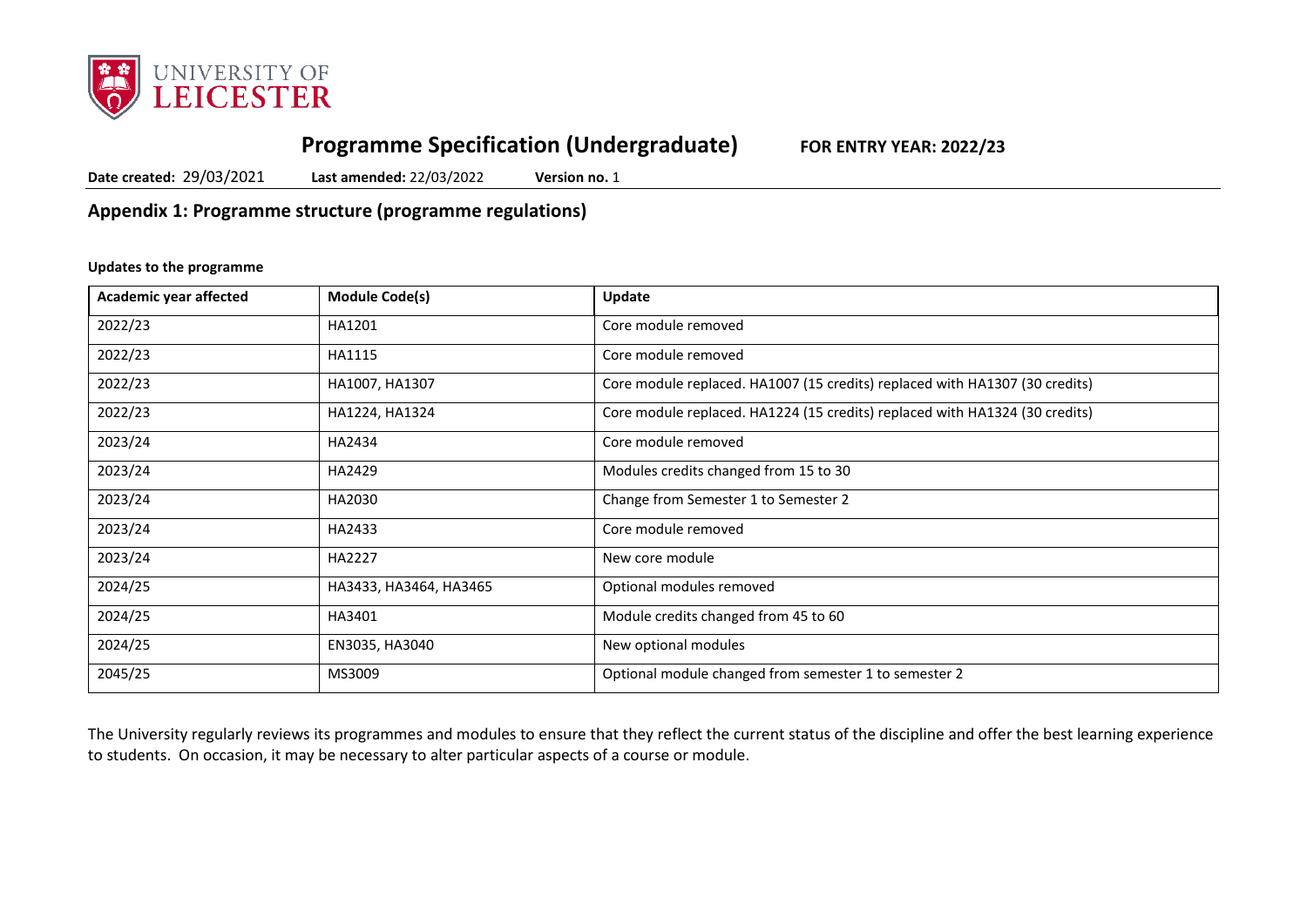# BA Film and Media Studies

# **Level 4/Year 1 2022/23**

# Credit breakdown

| <b>Status</b> | <b>Year long</b> | Semester 1 | Semester 2 |
|---------------|------------------|------------|------------|
| Core          | n/a              | 60 credits | 60 credits |
| Optional      | n/a              | n/a        | n/a        |

120 credits in total

# Core modules

| Delivery period  | Code   | <b>Title</b>                            | <b>Credits</b> |
|------------------|--------|-----------------------------------------|----------------|
| Sem 1            | HA1307 | Reading Film                            | 30 credits     |
| Sem 1            | MS1001 | Introduction to Media and Communication | 30 credits     |
| Sem <sub>2</sub> | HA1324 | American Film and Visual Culture        | 30 credits     |
| Sem <sub>2</sub> | MS1002 | <b>Studying Media and Communication</b> | 30 credits     |

# **Notes**

n/a

# **Level 5/Year 2 2023/24**

# Credit breakdown

| <b>Status</b> | <b>Year long</b> | Semester 1 | Semester 2 |
|---------------|------------------|------------|------------|
| Core          | n/a              | 60 credits | 45 credits |
| Optional      | n/a              | n/a        | 15 credits |

120 credits in total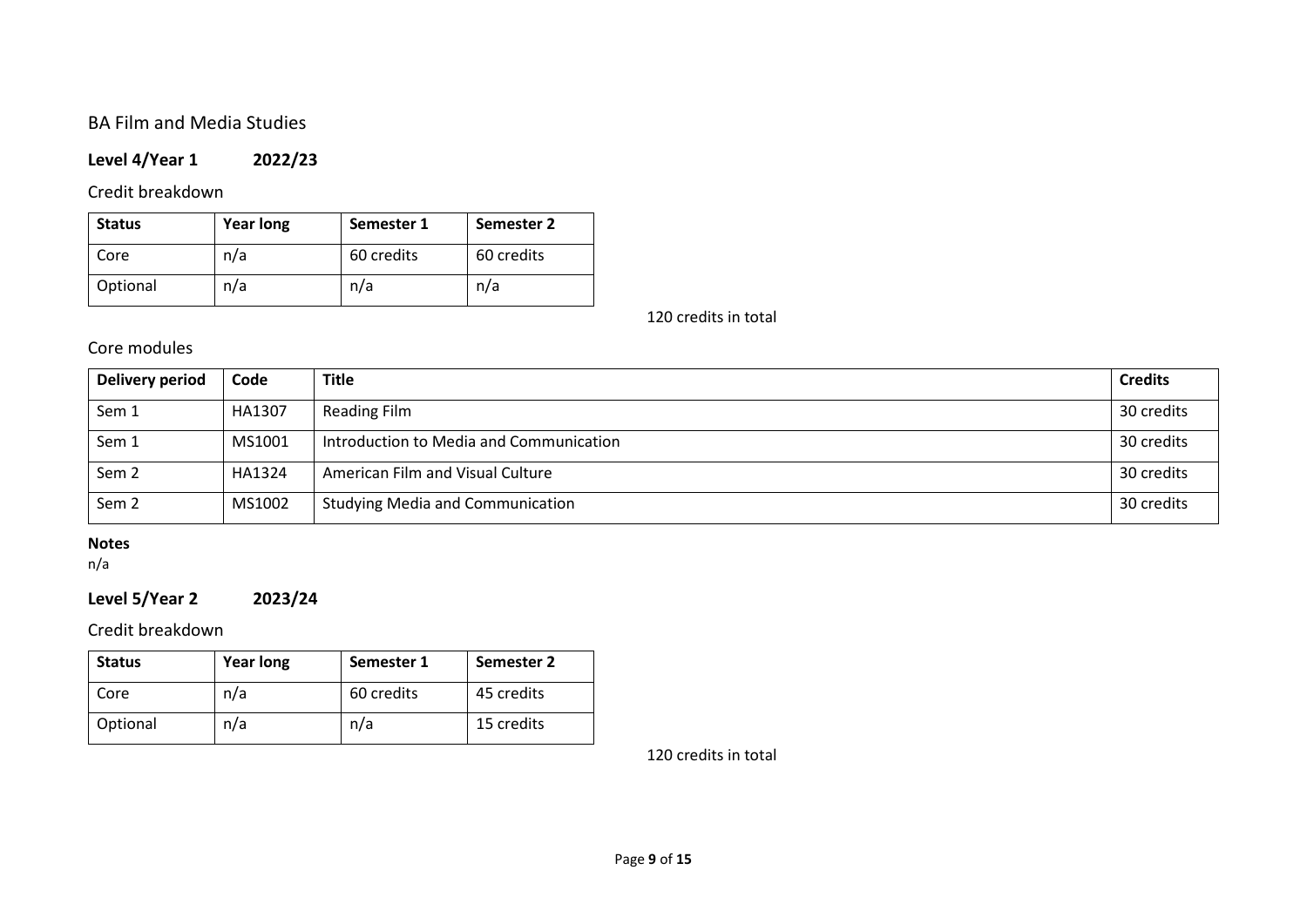# Core modules

| Delivery period  | Code   | <b>Title</b>                     | <b>Credits</b> |
|------------------|--------|----------------------------------|----------------|
| Sem <sub>2</sub> | HA2030 | <b>Researching World Cinemas</b> | 15 credits     |
| Sem 1            | HA2429 | <b>Film Production</b>           | 30 credits     |
| Sem 1            | MS2009 | Digital Media and Everyday Life  | 30 credits     |
| Sem <sub>2</sub> | MS2017 | <b>Television Studies</b>        | 15 credits     |
| Sem <sub>2</sub> | HA2227 | Independent Research Project     | 15 credits     |

#### **Notes**

n/a

### Option modules

| Delivery period | Code   | Title                              | <b>Credits</b> |
|-----------------|--------|------------------------------------|----------------|
| Semester 2      | MS2005 | Working in the Creative Industries | 15 credits     |
| Semester 2      | MS2010 | Journalism Studies                 | 15 credits     |

#### **Notes**

This is an indicative list of option modules and not definitive of what will be available. Option module choice is also subject to availability, timetabling, student number restrictions and, where appropriate, students having taken appropriate pre-requisite modules.

# **Level 6/Year 3 2024/25**

Students must take a minimum of 45 credits in each subject. This includes a dissertation in either Film (60 credits) or Media (60 credits) which will count towards the minimum number of credits required in each subject.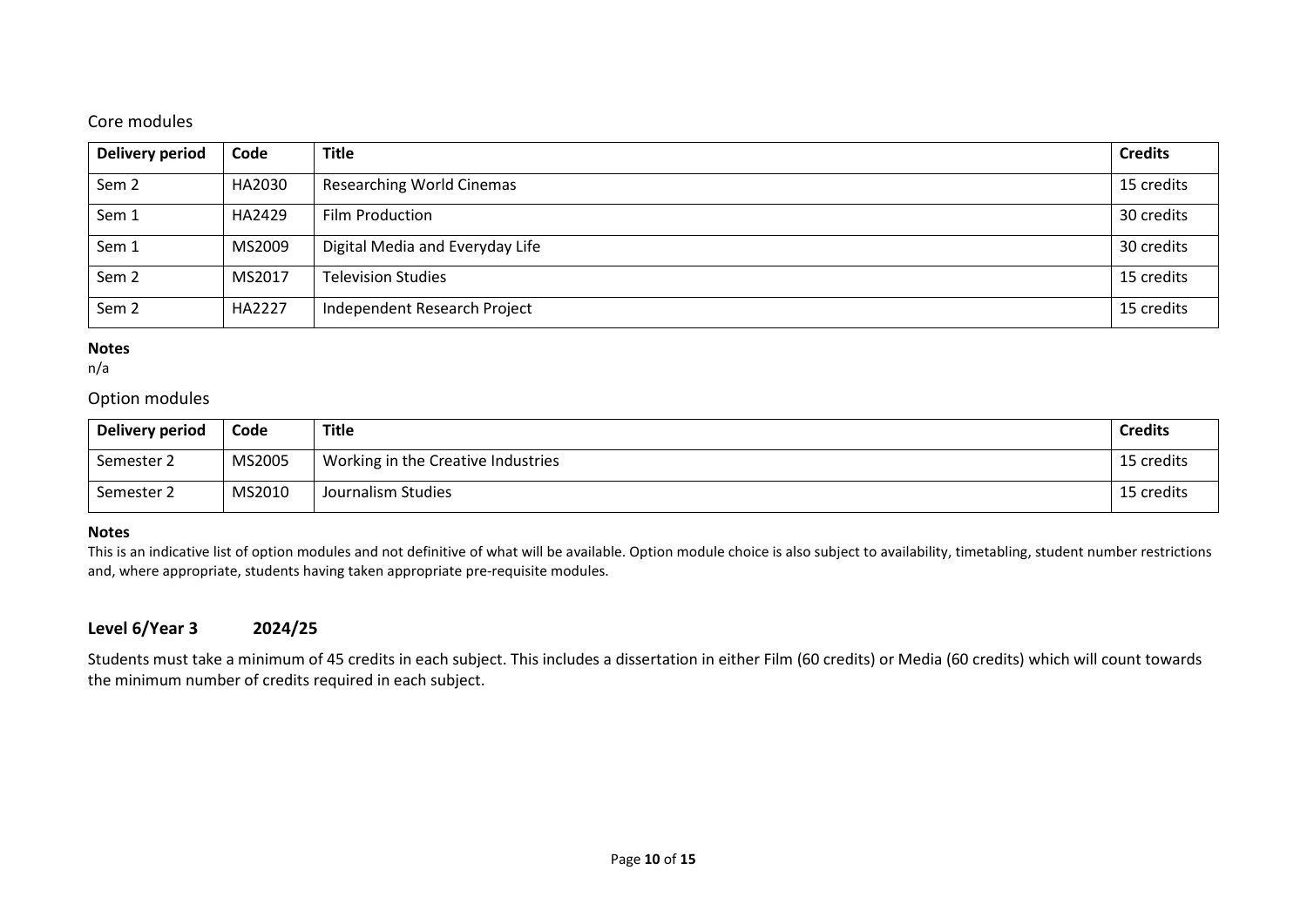# Route for student taking HA3401 Film Studies dissertation (60 credits).

# Credit breakdown

| <b>Status</b> | <b>Year long</b> | Semester 1 | Semester 2 |
|---------------|------------------|------------|------------|
| Core          | n/a              | 30 credits | 30 credits |
| Optional      | n/a              | 30 credits | 30 credits |

120 credits in total

# Core modules

| Delivery period | Code   | Title                     | <b>Credits</b> |
|-----------------|--------|---------------------------|----------------|
| Sem 1           | HA3401 | Film Studies Dissertation | 30 credits     |
| Sem 2           | HA3401 | Film Studies Dissertation | 30 credits     |

# **Notes**

n/a

# Option modules

| <b>Delivery period</b> | Code          | <b>Title</b>                         | <b>Credits</b> |
|------------------------|---------------|--------------------------------------|----------------|
| Semester 1             | HA3427        | New Chinese Cinemas                  | 15 credits     |
| Semester 1             | HA3432        | Contemporary Hollywood               | 15 credits     |
| Semester 1             | HA3438        | Hitchcock and Film History           | 15 credits     |
| Semester 1             | HA3447        | Contemporary European Cinema         | 15 credits     |
| Semester 2             | <b>IT3139</b> | Postwar Italian Cinema               | 15 credits     |
| Semester 1             | MS3003        | <b>Environmental Communication</b>   | 15 credits     |
| Semester 1             | MS3004        | <b>Global Cultures</b>               | 15 credits     |
| Semester 2             | MS3009        | The Media, Celebrity and Fan Culture | 15 credits     |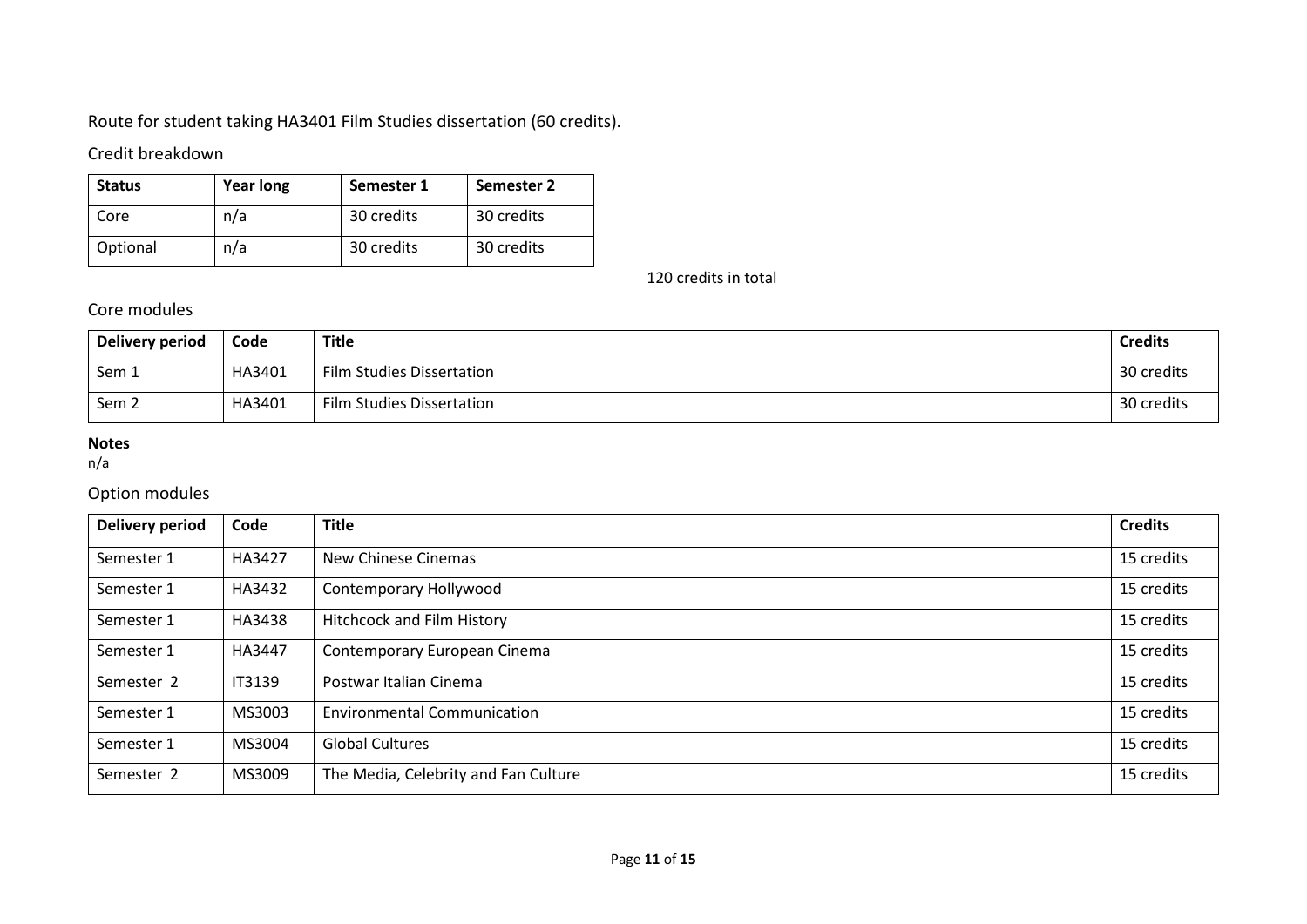| <b>Delivery period</b> | Code   | <b>Title</b>                                                | <b>Credits</b> |
|------------------------|--------|-------------------------------------------------------------|----------------|
| Semester 1             | MS3011 | <b>Games and Culture</b>                                    | 15 credits     |
| Semester 1             | MS3013 | Media and the Body                                          | 15 credits     |
| Semester 1             | MS3014 | Media on Film                                               | 15 credits     |
| Semester 1             | MS3024 | <b>Reporting Panics</b>                                     | 15 credits     |
| Semester 2             | SP3140 | <b>Cinematic Representations of Latin America</b>           | 15 credits     |
| Semester 2             | EN3035 | Weird Fiction/Weird Film                                    | 15 credits     |
| Semester 1             | FR3140 | Norms and Margins in French Cinema                          | 15 credits     |
| Semester 2             | HA3030 | Women in Cinema                                             | 15 credits     |
| Semester 2             | HA3040 | Containment and Resistance in 1950s and 1960s American Film | 15 credits     |
| Semester 2             | HA3436 | Stardom and Identities in Chinese and American Cinemas      | 15 credits     |
| Semester 2             | HA3439 | Film and Art Journalism                                     | 15 credits     |
| Semester 2             | HA3475 | Post-war British Popular Culture                            | 15 credits     |
| Semester 2             | MS3000 | Media and Gender                                            | 15 credits     |
| Semester 2             | MS3005 | <b>Music as Communication</b>                               | 15 credits     |
| Semester 2             | MS3019 | Advertising/Consumer Culture                                | 15 credits     |
| Semester 2             | MS3025 | Online Journalism: Theory and Practice                      | 15 credits     |
| Semester 2             | MS3026 | <b>Community Radio in Practice</b>                          | 15 credits     |
| Semester 2             | MS3027 | Writing for PR                                              | 15 credits     |
| Semester 1             | SP3145 | The Cinema of Luis Buñuel                                   | 15 credits     |

# **Notes**

Students will take two options in Semester 1 and two options in Semester 2.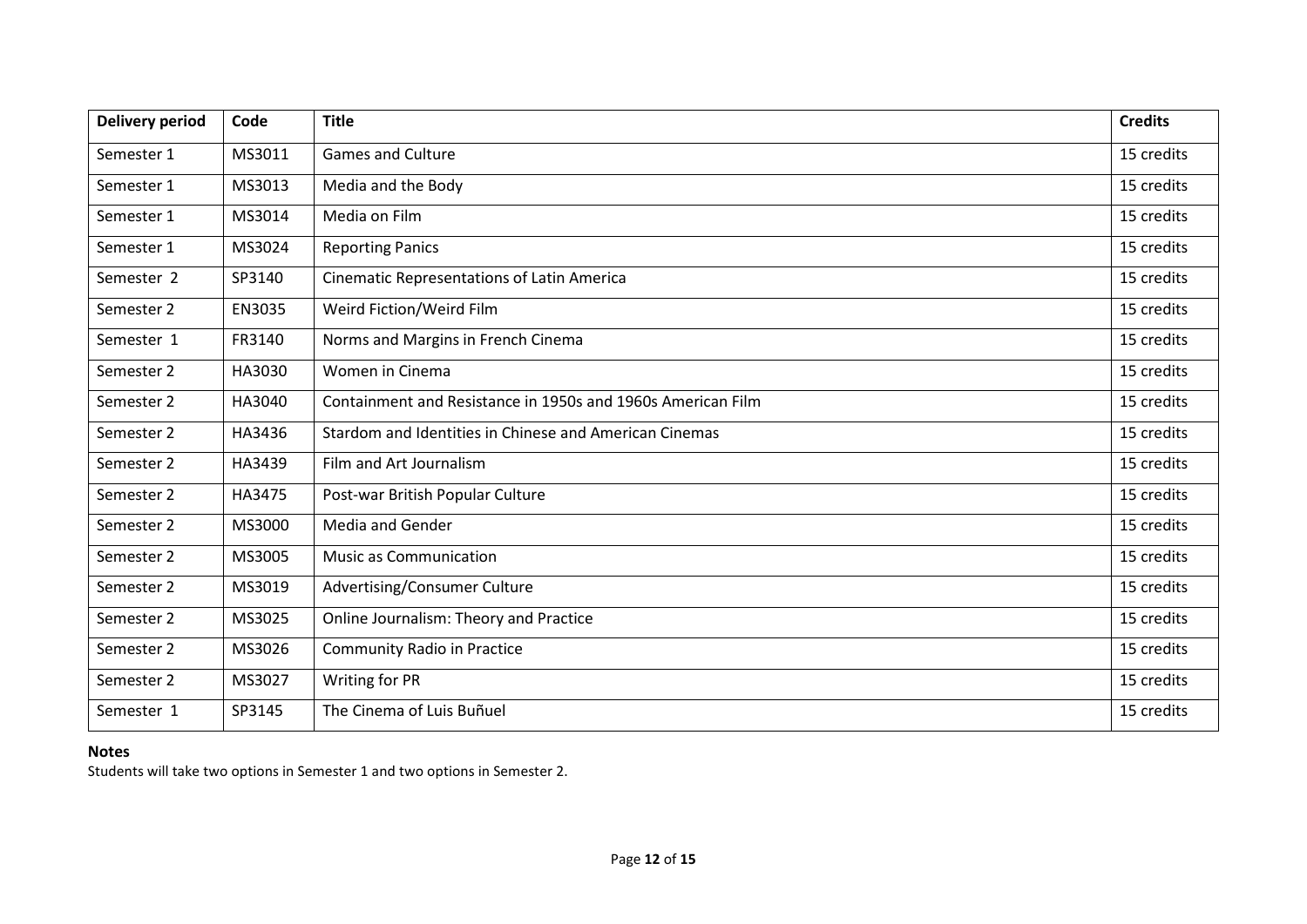This is an indicative list of option modules and not definitive of what will be available. Option module choice is also subject to availability, timetabling, student number restrictions and, where appropriate, students having taken appropriate pre-requisite modules.

## **Level 6/Year 3 2024/25**

Students must take a minimum of 45 credits in each subject. This includes a dissertation in either Film ( 60 credits) or Media (60 credits) which will count towards the minimum number of credits required in each subject.

Route for student taking MS3030 Media dissertation (60 credits).

#### Credit breakdown

| <b>Status</b> | <b>Year long</b> | Semester 1 | Semester 2 |
|---------------|------------------|------------|------------|
| Core          | n/a              | 30 credits | 30 credits |
| Optional      | n/a              | 30 credits | 30 credits |

120 credits in total

# Core modules

| Delivery period  | Code   | <b>Title</b>                      | <b>Credits</b> |
|------------------|--------|-----------------------------------|----------------|
| Sem 1            | MS3030 | <b>Media Studies Dissertation</b> | 30 credits     |
| Sem <sub>2</sub> | MS3030 | Media Studies Dissertation        | 30 credits     |

#### **Notes**

n/a

### Option modules

| Delivery period | Code   | <b>Title</b>                      | <b>Credits</b> |
|-----------------|--------|-----------------------------------|----------------|
| Semester 1      | HA3427 | New Chinese Cinemas               | 15 credits     |
| Semester 1      | HA3432 | Contemporary Hollywood            | 15 credits     |
| Semester 1      | HA3438 | <b>Hitchcock and Film History</b> | 15 credits     |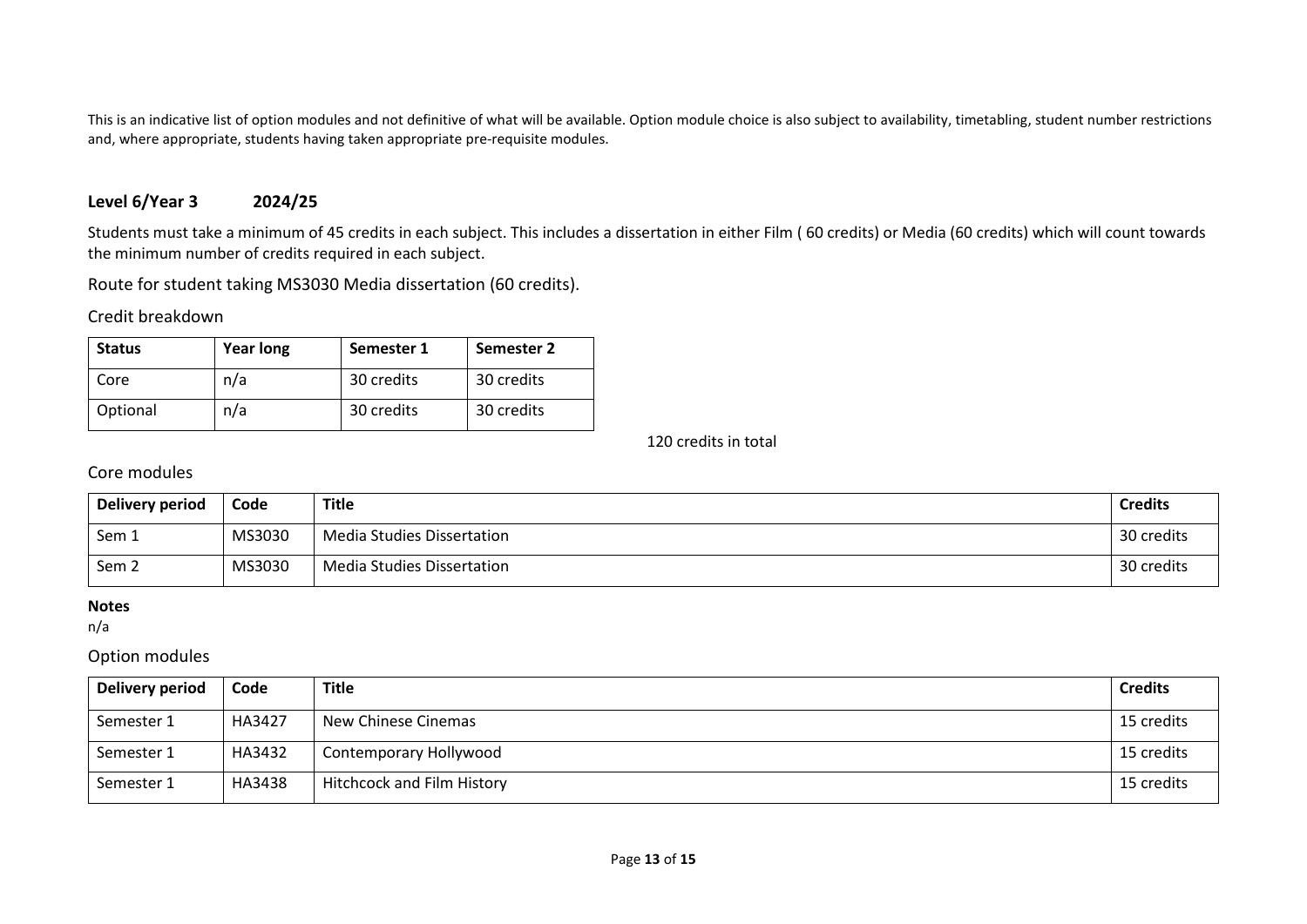| <b>Delivery period</b> | Code   | <b>Title</b>                                                | <b>Credits</b> |
|------------------------|--------|-------------------------------------------------------------|----------------|
| Semester 1             | HA3447 | Contemporary European Cinema                                | 15 credits     |
| Semester 2             | IT3139 | Postwar Italian Cinema                                      | 15 credits     |
| Semester 1             | MS3003 | <b>Environmental Communication</b>                          | 15 credits     |
| Semester 1             | MS3004 | <b>Global Cultures</b>                                      | 15 credits     |
| Semester 2             | MS3009 | The Media, Celebrity and Fan Culture                        | 15 credits     |
| Semester 1             | MS3011 | <b>Games and Culture</b>                                    | 15 credits     |
| Semester 1             | MS3013 | Media and the Body                                          | 15 credits     |
| Semester 1             | MS3014 | Media on Film                                               | 15 credits     |
| Semester 1             | MS3024 | <b>Reporting Panics</b>                                     | 15 credits     |
| Semester 2             | SP3140 | <b>Cinematic Representations of Latin America</b>           | 15 credits     |
| Semester 2             | EN3035 | Weird Fiction/Weird Film                                    | 15 credits     |
| Semester 1             | FR3140 | Norms and Margins in French Cinema                          | 15 credits     |
| Semester 2             | HA3030 | Women in Cinema                                             | 15 credits     |
| Semester 2             | HA3040 | Containment and Resistance in 1950s and 1960s American Film | 15 credits     |
| Semester 2             | HA3436 | Stardom and Identities in Chinese and American Cinemas      | 15 credits     |
| Semester 2             | HA3439 | Film and Art Journalism                                     | 15 credits     |
| Semester 2             | HA3475 | Post-war British Popular Culture                            | 15 credits     |
| Semester 2             | MS3000 | <b>Media and Gender</b>                                     | 15 credits     |
| Semester 2             | MS3005 | <b>Music as Communication</b>                               | 15 credits     |
| Semester 2             | MS3019 | Advertising/Consumer Culture                                | 15 credits     |
| Semester 2             | MS3025 | Online Journalism: Theory and Practice                      | 15 credits     |